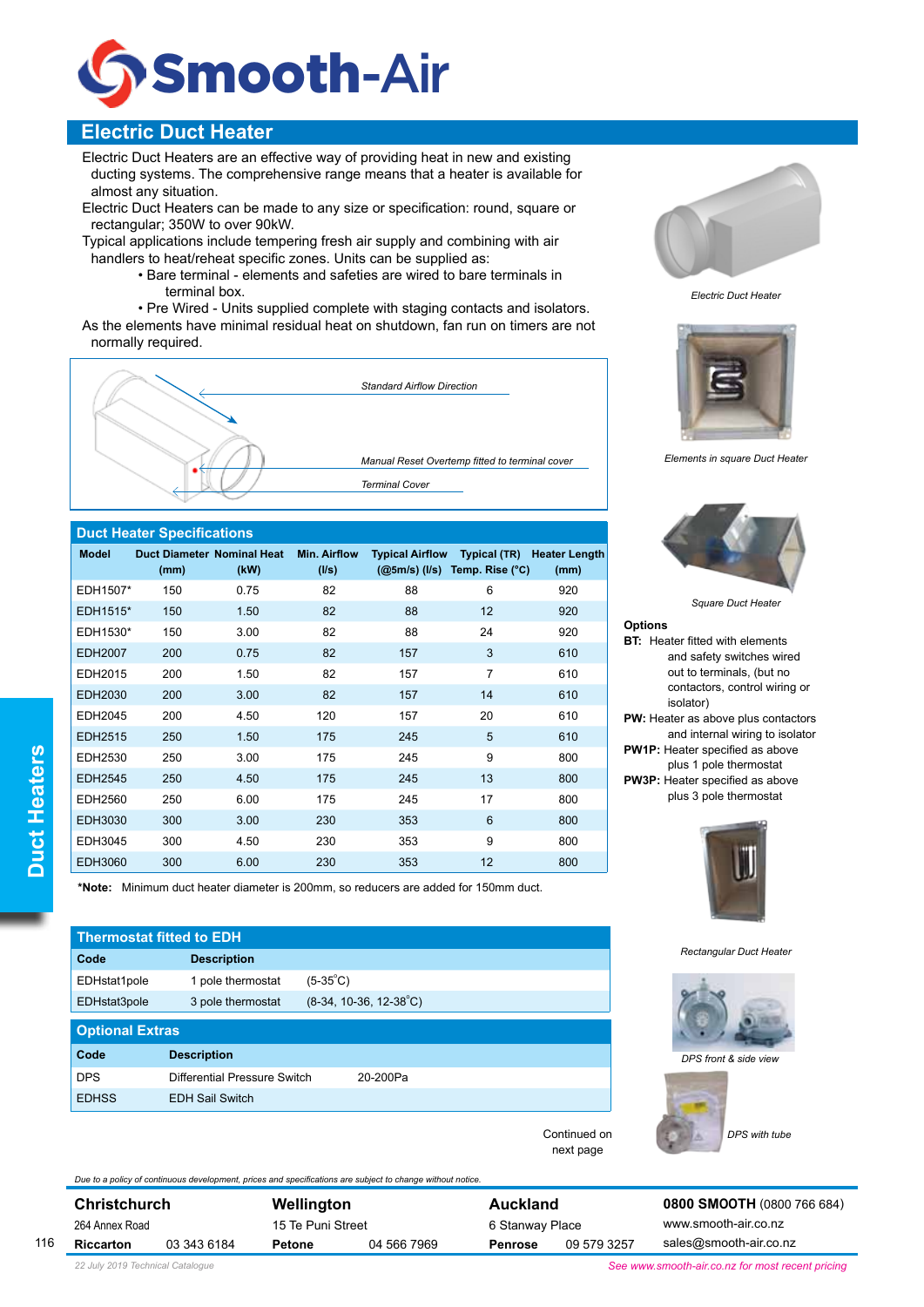

## **Electric Duct Heater (continued)**

### **Heater Calculations**

Temperature rise °C  $=$  kW/(m<sup>3</sup>/s\*1.22) kW required Airflow required  $= kW/(\Delta^{\circ}C^*1.22)$  Note: This can be used to calculate the airflow required to remove heat from a process in a room.

= m<sup>3</sup>/s<sup>\*</sup>∆°C\*1.22

**Key** Heat (power) input: kW (kJ/s) Airflow is:<br>Specific Heat capacity:

/s (1m3 /s=1000l/s) Specific Heat capacity:  $1.22kJ/m^3\Delta^\circ C$  (at standard temperature (20°C) and atmospheric pressure)<br>Temperature rise is:  $\Delta^\circ C$  (ie difference between inlet and discharge temperatures)  $\Delta$ °C (ie difference between inlet and discharge temperatures)

610

# **Typical Dimensions**









### **Notes:**

- Units are constructed and tested to AS/NZS3102:2002 & AS/NZS3100:2009
- Minimum airflow stated above is essential to achieve satisfactory unit operation.
- Typical Airflow/Temperature Rise in the above table is given as a quick reference guide and is based on 5m/s air velocity in the heater casing.

### • Units are supplied with:

- 16A manual reset Hi-Limit stat (cut-off temperature 92°C)
- Fusible links (rated to 121°C), 1 fitted to each 3 kW heater element module
- Sail switch (Minimum Velocity 2.5m/s) (4A)
- Terminal case (450mm x 150mm x 80mm deep)
- Sail switches are supplied as standard. Differential pressure switches are available as a non preferred option, which subsequently needs commissioning on installation.
- Standard units are for horizontal airflow in the direction marked, with SE each end (to suit flexible ducting). Other options are available for situations such as vertical airflow (using a differential pressure switch).
- Bare terminal units have elements and safeties pre-wired to terminal strip. Relays are required in all units except 650 W, see safety device amp. ratings noted above.
- Control thermostats are not included in the above prices due to the large variety of control methods available. We offer air-on thermostats (typically for a fresh tempered fresh air supply) fitted and pre-wired. (Note: units can be controlled in 1.5 kW modules).
- Pre-wired units have element relays and isolators fitted and wired. Isolators on 6kW units are 3 phase.

Continued on next page

117

• Typical pressure loss graphs over page.

*Due to a policy of continuous development, prices and specifications are subject to change without notice.*  **Christchurch** 264 Annex Road **Riccarton** 03 343 6184 **Wellington** 15 Te Puni Street **Petone** 04 566 7969 **Auckland** 6 Stanway Place **Penrose** 09 579 3257 **0800 SMOOTH** (0800 766 684) www.smooth-air.co.nz sales@smooth-air.co.nz

*See www.smooth-air.co.nz for most recent pricing*